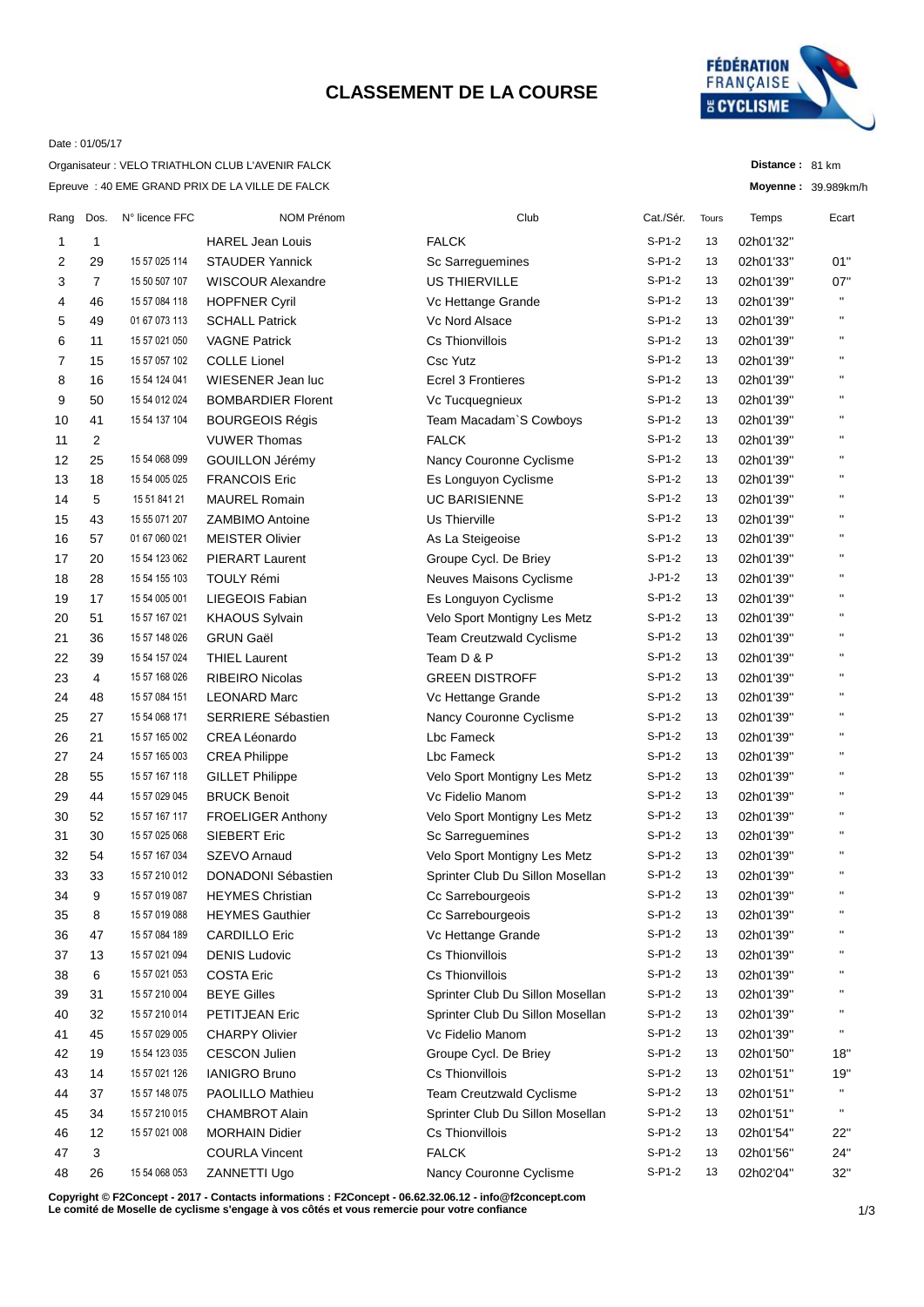## **CLASSEMENT DE LA COURSE**



**Distance :** 81 km **Moyenne :** 39.989km/h

### Date : 01/05/17

Epreuve : 40 EME GRAND PRIX DE LA VILLE DE FALCK Organisateur : VELO TRIATHLON CLUB L'AVENIR FALCK

| Rang | Dos. | N° licence FFC | NOM Prénom                | Club                             | Cat./Sér. | Tours | Temps     | Ecart              |
|------|------|----------------|---------------------------|----------------------------------|-----------|-------|-----------|--------------------|
| 49   | 56   | 15 57 016 013  | <b>LANFRIT Didier</b>     | As L` Hirondelle                 | $S-P1-2$  | 13    | 02h03'24" | 01'52"             |
| 50   | 10   | 15 57 021 232  | <b>NICOLAS Eric</b>       | Cs Thionvillois                  | $S-P1-2$  | 13    | 02h07'34" | 06'02"             |
| 51   | 23   | 15 57 165 062  | <b>BECK Frédéric</b>      | Lbc Fameck                       | $S-P1-2$  | 12    | 01h52'30" | 1 tour             |
| 52   | 22   | 15 57 165 008  | <b>CREA Corrado</b>       | Lbc Fameck                       | $S-P1-2$  | 12    | 02h01'41" | п                  |
| 53   | 42   | 15 54 008 072  | <b>EYCHENNE François</b>  | Us Jarnisy Cyclisme              | $S-P1-2$  | 12    | 02h01'42" | $\blacksquare$     |
| 54   | 111  | 15 57 167 136  | <b>CHARLIER Georges</b>   | Velo Sport Montigny Les Metz     | $S-P3-4$  | 11    | 01h56'54" | 2 tours            |
| 55   | 105  | 15 57 019 042  | <b>PINK Pascal</b>        | Cc Sarrebourgeois                | $S-P3-4$  | 10    | 01h38'23" | 3 tours            |
| 56   | 137  | 15 57 025 124  | <b>JOLY Frédéric</b>      | Sc Sarreguemines                 | $S-P3-4$  | 10    | 01h38'23" | $\mathbf{H}$       |
| 57   | 120  | 15 57 029 056  | <b>THIERY Gérald</b>      | Vc Fidelio Manom                 | $S-P3-4$  | 10    | 01h38'23" | $\mathbf{H}$       |
| 58   | 146  | 15 57 167 008  | ROCHA Philippe            | Velo Sport Montigny Les Metz     | $S-P3-4$  | 10    | 01h38'23" | $\mathbf{H}$       |
| 59   | 130  | 15 54 068 095  | LALLOUETTE Virgile        | Nancy Couronne Cyclisme          | $S-P3-4$  | 10    | 01h38'23" | $\mathbf{H}$       |
| 60   | 133  | 15 54 068 082  | FRANCOIS Jean philippe    | Nancy Couronne Cyclisme          | $S-P3-4$  | 10    | 01h38'23" | $\mathbf{H}$       |
| 61   | 138  | 01 67 211 028  | <b>SCHALL Christophe</b>  | Schweighouse Sprinter Club       | $S-P3-4$  | 10    | 01h38'23" | $\pmb{\mathsf{H}}$ |
| 62   | 140  | 15 55 071 126  | <b>HADJ ALI Mohamed</b>   | Us Thierville                    | $S-P3-4$  | 10    | 01h38'24" | $\mathbf{H}$       |
| 63   | 131  | 15 54 068 076  | <b>FORTICAUX Frédéric</b> | Nancy Couronne Cyclisme          | $S-P3-4$  | 10    | 01h38'24" | $\mathbf{H}$       |
| 64   | 135  | 15 55 186 014  | <b>CARLIER Guillaume</b>  | Pratique Sportive Givrauval      | $S-P3-4$  | 10    | 01h38'24" | $\mathbf{H}$       |
| 65   | 103  |                | <b>JOWIAK Christophe</b>  | <b>FALCK</b>                     | $S-P3-4$  | 10    | 01h38'24" | $\mathbf{H}$       |
| 66   | 142  | 15 57 029 019  | <b>HUMBERT Baptiste</b>   | Vc Fidelio Manom                 | $S-P3-4$  | 10    | 01h38'24" | $\mathbf{H}$       |
| 67   | 119  | 15 54 002 094  | <b>VISCA Baptiste</b>     | <b>Asptt Nancy</b>               | $S-P3-4$  | 10    | 01h38'24" | $\mathbf{H}$       |
| 68   | 126  | 15 57 165 012  | <b>CHIARADIA Didier</b>   | Lbc Fameck                       | $S-P3-4$  | 10    | 01h38'24" | $\pmb{\mathsf{H}}$ |
| 69   | 147  | 15 57 210 009  | <b>KREPPERT Emmanuel</b>  | Sprinter Club Du Sillon Mosellan | $S-P3-4$  | 10    | 01h38'24" | $\pmb{\mathsf{H}}$ |
| 70   | 125  | 15 57 165 059  | <b>FONCIN David</b>       | Lbc Fameck                       | $S-P3-4$  | 10    | 01h38'24" | $\blacksquare$     |
| 71   | 148  | 15 57 499 907  | <b>MOUHEB Hassad</b>      | <b>COMITE LORRAINE NEUTRE</b>    | $S-P3-4$  | 10    | 01h38'24" | $\mathbf{H}$       |
| 72   | 129  | 15 57 210 005  | <b>CHAUDRON Pascal</b>    | Sprinter Club Du Sillon Mosellan | $S-P3-4$  | 10    | 01h38'25" | $\mathbf{H}$       |
| 73   | 121  | 15 54 005 008  | <b>WARNIMONT Damien</b>   | Es Longuyon Cyclisme             | $S-P3-4$  | 10    | 01h38'25" | $\mathbf{H}$       |
| 74   | 107  | 15 57 021 059  | <b>HOSY Patrick</b>       | Cs Thionvillois                  | $S-P3-4$  | 10    | 01h38'25" | п                  |
| 75   | 145  | 15 57 167 125  | <b>MALEK Samir</b>        | Velo Sport Montigny Les Metz     | $S-P3-4$  | 10    | 01h38'25" | $\blacksquare$     |
| 76   | 124  | 15 55 074 067  | <b>HUMBERT Frédéric</b>   | Les Baroudeurs De Ligny          | $S-P3-4$  | 10    | 01h38'25" | п                  |
| 77   | 139  | 15 57 026 197  | CHEA Samathy              | Uc Bassin Houiller               | $S-P3-4$  | 10    | 01h38'26" | $\mathbf{H}$       |
| 78   | 144  | 15 57 167 156  | <b>LOSSON Sébastien</b>   | Velo Sport Montigny Les Metz     | $S-P3-4$  | 10    | 01h38'26" | $\mathbf{H}$       |
| 79   | 117  | 15 57 016 049  | <b>BORGER Gérôme</b>      | As L' Hirondelle                 | $S-P3-4$  | 10    | 01h38'27" | $\mathbf{H}$       |
| 80   | 114  | 15 57 167 163  | <b>BECH Florian</b>       | Velo Sport Montigny Les Metz     | $S-P3-4$  | 10    | 01h38'27" | $\mathbf{H}$       |
| 81   | 127  | 15 57 165 035  | <b>DAL CENGIO Florent</b> | Lbc Fameck                       | $S-P3-4$  | 10    | 01h38'28" | н.                 |
| 82   | 118  | 15 57 016 027  | <b>HEILIG Martial</b>     | As L` Hirondelle                 | $S-P3-4$  | 10    | 01h38'28" | $\mathbf{H}$       |
| 83   | 132  | 15 54 068 079  | <b>FALA Cédric</b>        | Nancy Couronne Cyclisme          | $S-P3-4$  | 10    | 01h38'28" | $\mathbf{H}$       |
| 84   | 115  | 01 67 010 024  | <b>KUHN Raymond</b>       | Ac Savernoise                    | $S-P3-4$  | 10    | 01h38'28" |                    |
| 85   | 102  |                | <b>ZAOUICHE Mabrouck</b>  | <b>FALK</b>                      | $S-P3-4$  | 10    | 01h38'30" | н                  |
| 86   | 106  | 15 57 021 096  | <b>HUBER Franck</b>       | Cs Thionvillois                  | $S-P3-4$  | 10    | 01h38'31" | п                  |
| 87   | 108  | 15 57 021 111  | HAMMENTHIENNE Jordan      | Cs Thionvillois                  | S-P3-4    | 10    | 01h38'33" | $\mathbf{H}$       |
| 88   | 109  | 15 57 021 039  | <b>MORHAIN Olivier</b>    | Cs Thionvillois                  | S-P3-4    | 10    | 01h38'38" |                    |
| 89   | 110  | 15 57 021 124  | ROCHE François            | Cs Thionvillois                  | S-P3-4    | 10    | 01h38'38" |                    |
| 90   | 136  | 15 57 025 020  | <b>MEYER Nicolas</b>      | Sc Sarreguemines                 | S-P3-4    | 10    | 01h38'47" |                    |
| 91   | 112  | 15 57 167 002  | <b>BODDAERT Fabrice</b>   | Velo Sport Montigny Les Metz     | $S-P3-4$  | 10    | 01h38'54" | н                  |
| 92   | 141  | 15 57 029 042  | <b>MULLER Sylvain</b>     | Vc Fidelio Manom                 | $S-P3-4$  | 10    | 01h54'11" | п                  |
| 93   | 113  | 15 57 167 148  | <b>LOCKS Florian</b>      | Velo Sport Montigny Les Metz     | $S-P3-4$  | 10    | 01h56'54" | н                  |
| 94   | 101  |                | <b>LAGORCE Patrice</b>    | <b>FALCK</b>                     | $S-P3-4$  | 9     | 01h29'17" | 4 tours            |
| 95   | 143  | 15 54 012 047  | <b>GEGOUT Samuel</b>      | Vc Tucquegnieux                  | S-P3-4    | 9     | 01h38'24" | П                  |
| 96   | 134  | 15 54 157 033  | STEFANELLI Céline         | Team D & P                       | $S-P3-4$  | 9     | 01h43'20" | $\mathbf{H}$       |
|      |      |                |                           |                                  |           |       |           |                    |

**Copyright © F2Concept - 2017 - Contacts informations : F2Concept - 06.62.32.06.12 - info@f2concept.com Le comité de Moselle de cyclisme s'engage à vos côtés et vous remercie pour votre confiance**